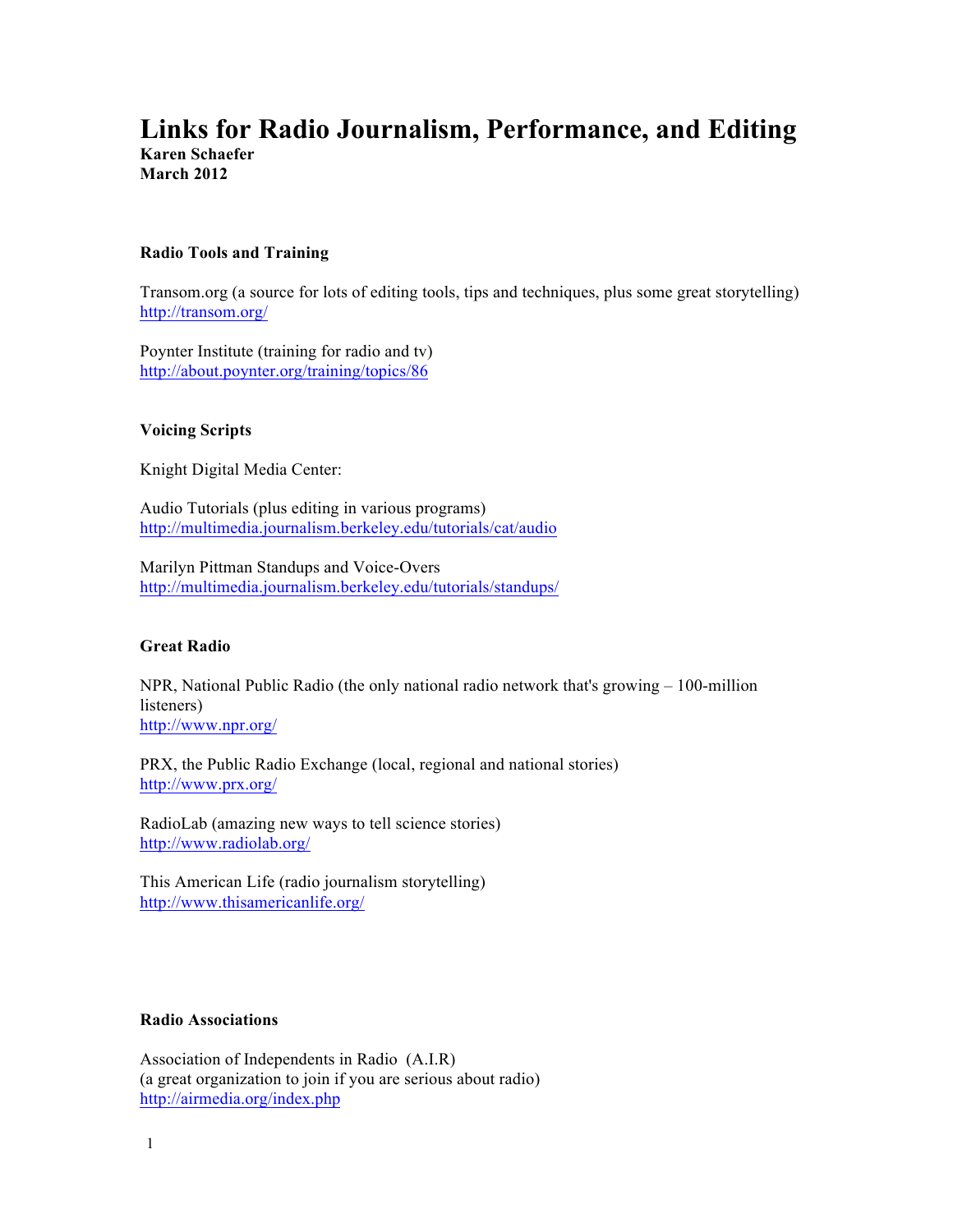National Federation of Community Broadcasters (NFCB) http://www.nfcb.org/index.jsp

### **Books**

Sound Reporting: The NPR Guide to Audio Journalism and Production, Jonathan Kern, University of Chicago Press, 2008

Reality Radio: Telling True Stories in Sound by John Biewen (Editor) University of North Carolina Press, 2010

### **Software (October 2012)**

Audacity Free audio editing software. It's limited but easy. If you're unsure about trying to edit audio this is a great place to get a feel for it.

Hindenburg Systems There's a \$100.00 multi-track version and a Pro version for \$400.00. Allows publishing to podcasts and multimedia systems.

Adobe Audition. If you use Adobe Creative Suites software for new media work you might already have a copy of this. If not it's pricey \$600.00

ProTools. The Gold Standard in the music and movie industry. It's the the standard for many public radio producers as well but it's expensive -\$700.00.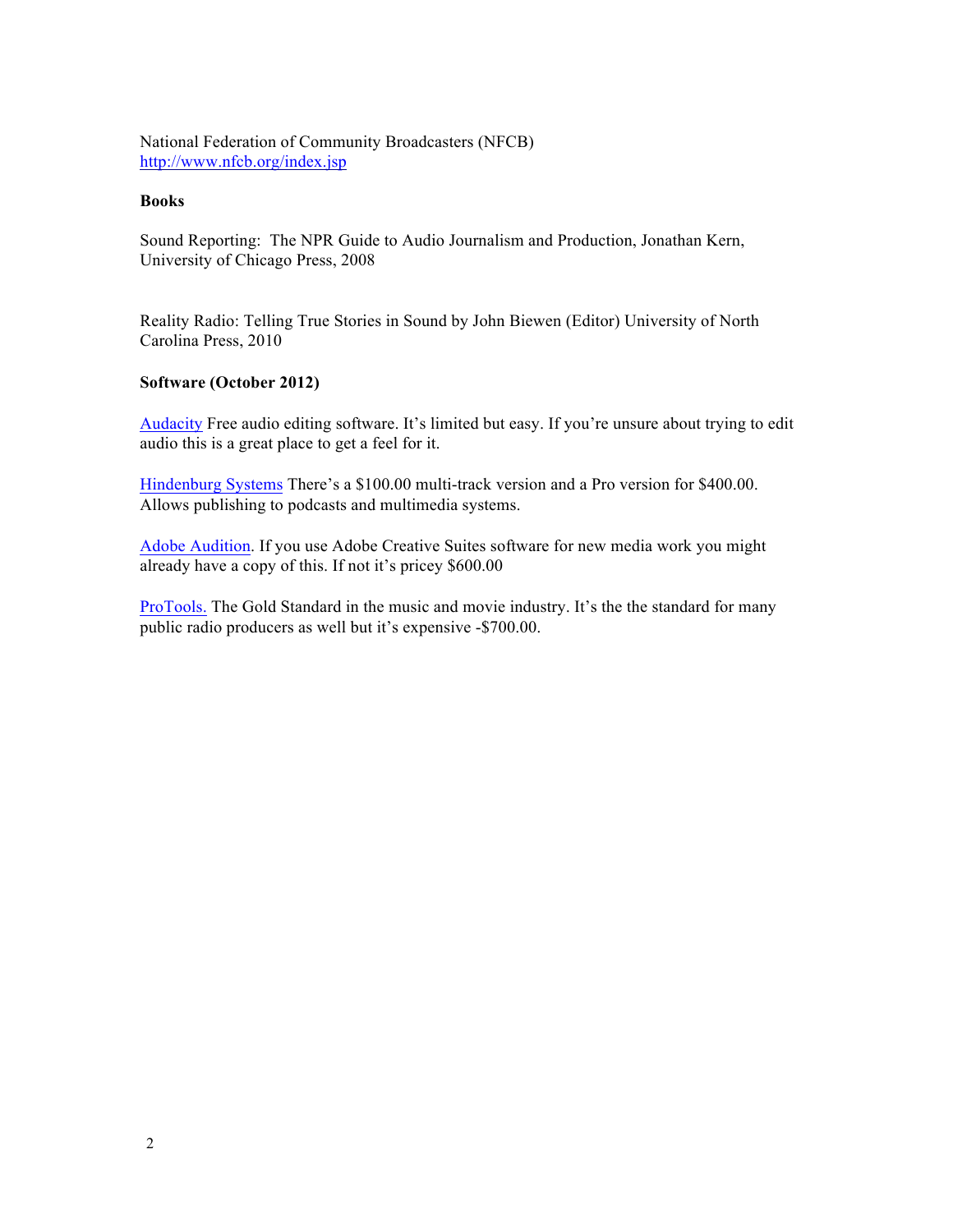# **Voicing Your Script**

**Tips and Techniques** Karen Schaefer, March 2012 with special thanks to Marilyn Pittman and David Candow

**Voicing a script** is radio and television-speak for reading a written script in a conversational style. The voicing is generally recorded and used as narration for a produced radio or television piece. Voice tracks are referred to in radio as **voice tracks** (TX). In radio, sound bites are called **actualities** (AX), while **natural or ambient sound** is called either AMBI or SFX (sound effects).

This cheat sheet will outline the basics you need to remember whenever you're voicing.

### **WARM UP**

- **Never read a script cold**. Always warm up your voice and your body with a little humming or singing, a little vocal play such as tongue-twisters to loosen your facial muscles, and some deep breathing from your belly. Loosen up your body with some stretching and arm shaking.
- **Read through your script aloud several times**. All the way through. Practice names especially foreign or unfamiliar names – by reading them aloud many times. If there's a place where you stumble, practice it. If you still stumble, rewrite that phrase so you can read it cleanly.
- **If you feel stiff, your voice will sound stiff**. Try laughing through your script for a few graphs just to loosen up, then try again. It sounds ridiculous, but it works.
- Try to warm up in the position in which you'll be voicing. Hopefully, you'll be standing. If sitting, place your script slightly above eye level. Envision the person you're talking to.
- **If you're generally too quiet, try reading your script loudly**. Pretend you're trying to talk over a crowd. Project your voice. It's okay if it sounds funny, this is just the warm-up.
- Don't drink coffee or milk products or soda before reading a script. These can all affect the sound of your voice. Drink water to keep your mouth from drying.

### **MARKING YOUR SCRIPT**

- Until you're a veteran, **don't try to read a script without giving yourself some visual cues**. It only takes a few minutes to mark a script for voicing.
- **Underline the operative words**. Generally, these are the words that are essential to telling the story in each sentence. These are the classic who-what-when-why-how words – nouns, adjectives, adverbs, titles and names. These are the words that you'll emphasize in your read.
- **Underline a proper name the first time it appears**. They don't need to be emphasized after that, but they do still need to be clear.
- **Mark your copy with "/" or even "//" where you'll need to take a breath – or pause for emphasis**. This won't always be at the end of a sentence and it won't slavishly follow punctuation. Commas are a good place for a breath and sometimes so are operative words.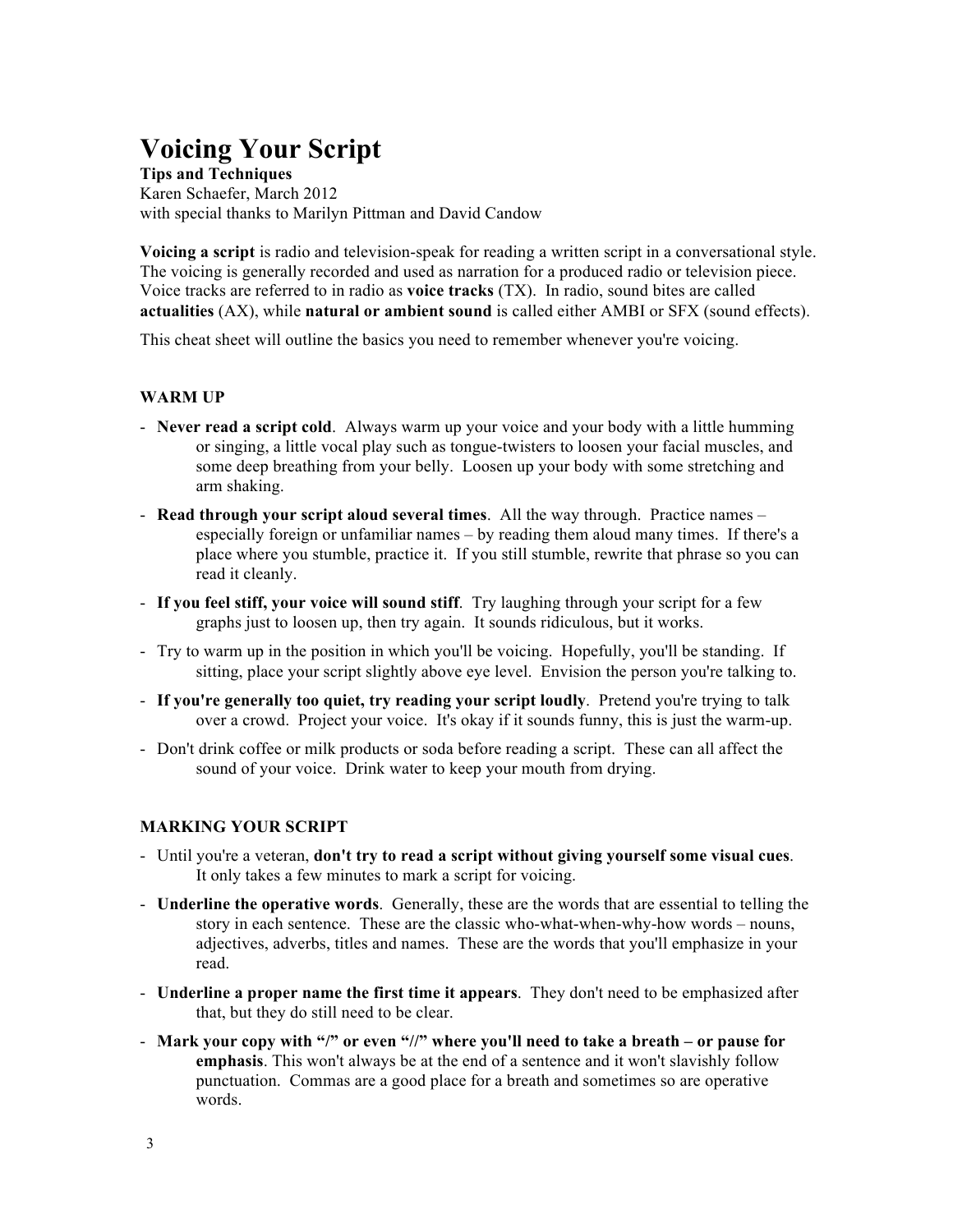- Once you've read your script through, you may want to go back and add or remove pauses or breaths – so **use a pencil, not a pen**.
- Writing for the ear usually involves different punctuation hyphens to set off clauses, instead of commas, to make it easier to read.
- If there are numbers in your script, write them as numbers you can easily read. For example 14 is easy to read. 14,000 is not. Write the latter as 14-thousand.
- If there words or names in your script you may stumble over, write them out phonetically in brackets after the word. Example: mahjong [mah-ZHONG] Use caps to indicate stress.

### **DELIVERING YOUR SCRIPT**

- **Mic placement** is key to a good delivery. Using headphones, play around with different mic positions, while saying explosive sounds like " $p$ " and "k" to check for pops. You want to be close enough to be intimate. Best placement is usually the distance between your sideturned fist and your mouth. Turn the mic slightly off-center to avoid pops. Use a mic screen, if available.
- **Always use headphones as you record your script**. This will help you hear tiny mouth noises and help you avoid making them. If your mouth is dry, take a drink of water.
- **As you start your read, take a deep breath, then let out part of it**. This keeps you from taking a breath right before you speak, which can be hard to cut. Do this especially every time you start a new graph.
- **Don't close your mouth between phrases or sentences**. When you open it again, you'll make a small popping noise.
- **Keep your chin parallel to the floor** to keep your vocal cords as relaxed as possible. Breathe from your belly, not your chest. Stand with your knees slightly flexed. Open your mouth wide.
- Hold your script in one hand and keep the other free to gesture as you speak. Gestures help improve the energy of your read.
- Never staple your script. Drop a finished page on the floor, well below the mic, so it doesn't pick up sounds. **Always print your script so that you don't break paragraphs across two pages**.
- **Good radio delivery is conversational**, like you're talking to a friend. You're not reading a script, you're telling a story. Tell the script, don't read it.
- It helps to start reading by starting as though you were speaking to someone in particular. "Well, Mary..."
- **Use emphasis in speaking to deliver the meaning of what you're saying**. Remember in radio, you only get one shot at keeping the listener with you. A listener can't go back and re-read something that was confusing.
- Your emphasis will follow operative words, the words you've underlined that deliver the basic sense of the sentence. There are **four ways to create emphasis – volume, pitch, rhythm, and tempo.**
- **Volume** is simply increasing or decreasing the volume of your voice. Emphasizing an operative word with increased volume is called "punching." Be careful not to overdue this. Too much punching can sound artificial.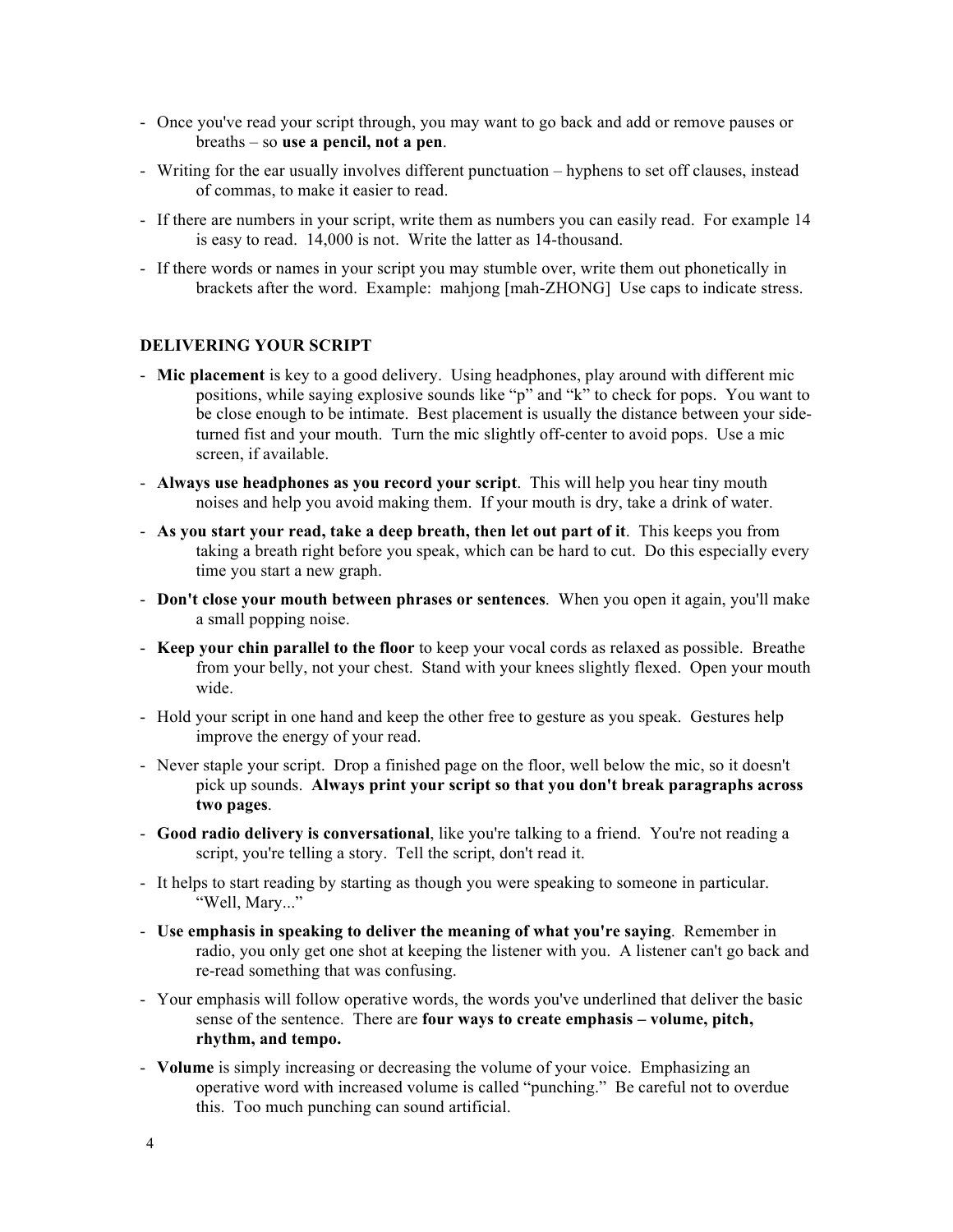- **Pitch** is the scale of your voice, higher or lower, from baritone to falsetto. Changing the pitch of your voice is an excellent way to create emphasis, especially when you add a bit of volume change as well.
- **Rhythm** is the space between your words. Change the rhythm of your voice by adding pauses for emphasis. Try adding a pause before or after an operative word – or even both. Pauses are effective before saying a scientific or foreign word. They also work well before you introduce a new idea.
- **Tempo** is changing the speed of your delivery to emphasize an operative word. Try picking up the tempo where the copy is less important and slowing down where you hit a section with operative words, to emphasize them. You can also stretch out the sound of a vowel for emphasis.
- When **reading a list** of things, vary the pitch and the rhythm of each element of the list to add emphasis and make the list interesting.
- **Be animated while you're speaking**. Use your eyebrows, widen your eyes, make all the facial gestures you would if you were talking to a friend directly. Don't forget to use a little arm or hand movement. This helps with emphasis, energy and that conversational style.
- If you need to sound serious, try frowning as you read. If you want to sound warm and friendly, try smiling. Don't be afraid to throw in a tiny laugh into a word, if it's appropriate.
- Stay in the story. **Think about what you're reading**. Tell that story to your friend.
- **Don't throw away the last line** just because you've reached the end. Sometimes the last line is the best, the closing argument in your story.

# **MAKING MISTAKES**

- This is inevitable. Don't let stumbles rattle you. You don't necessarily need to re-read an entire graph. Just stop, breathe, partially release that breath, and go back to the last whole sentence and start again. There should be a pause with no breathe at the fresh start. This will make editing your voice tracks easier.
- If you're stumbling a lot, maybe you're trying to read too fast. Try slowing way down. Then read it again a little faster.
- Sometimes you don't hear a dropped "t" or a slurred vowel. **Always give yourself two recorded reads of a graph to simplify editing**. Most radio veterans read the same graph twice before moving on. This is easier to edit, but some will read the entire script twice, especially if it's long. It's up to you.

## **EDITING**

- People breathe. If you've ever listened to someone talking on the radio where you can't hear their breaths, you know how stilted it sounds. **Remember to keep the breaths you took**. Don't edit them out.
- **Never cut your voice tracks and leave blank spaces between paragraphs**. Create those blank spaces in your read. Even in a quiet, soundproofed studio, there is a tiny ambient background sound. If you cut your tracks the loss of that ambient sound will be noticeable.